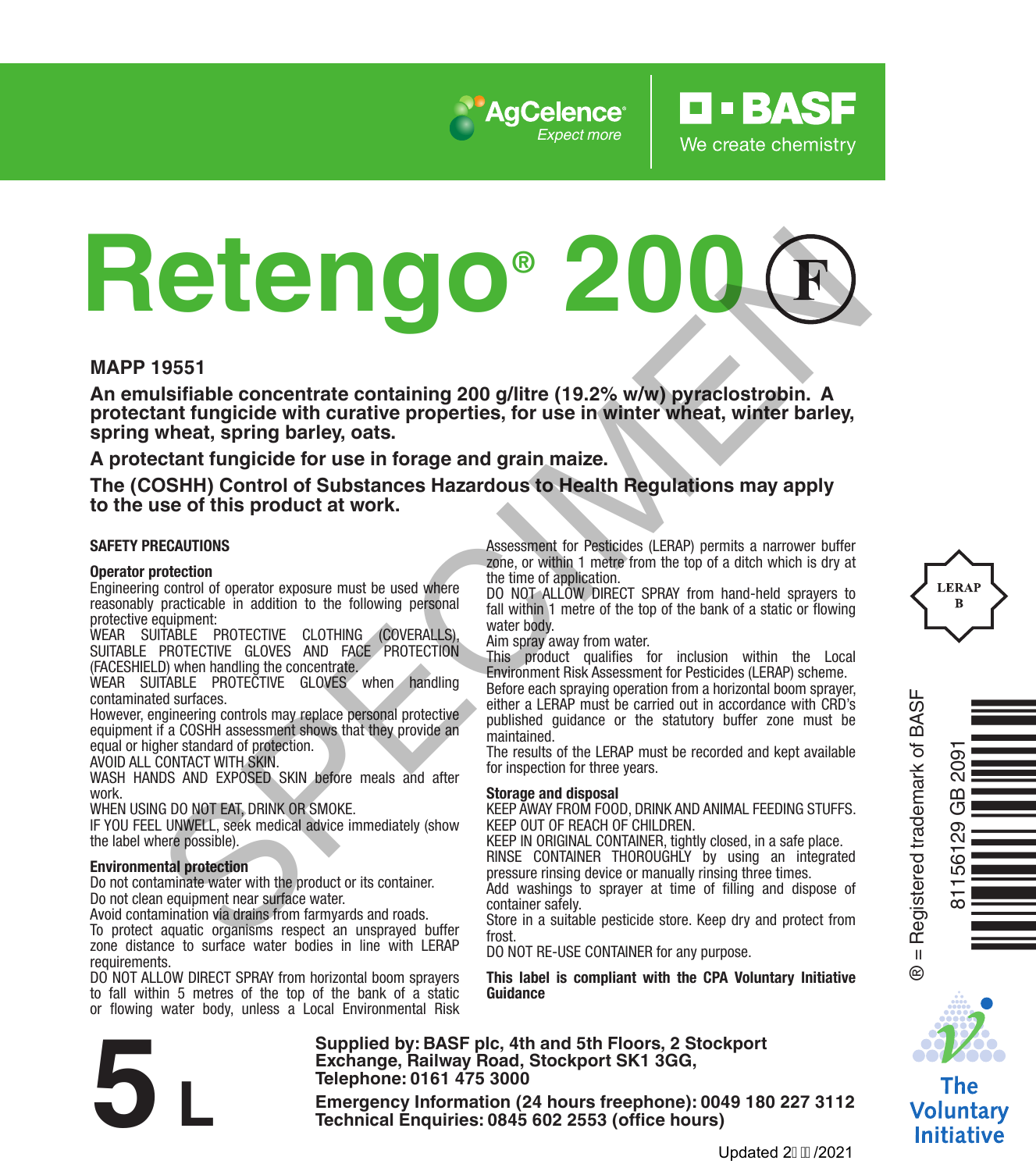# **Retengo® 200**

**An emulsifiable concentrate containing 200 g/litre (19.2% w/w) pyraclostrobin.**

### **Danger**

**Harmful if swallowed. May be fatal if swallowed and enters airways. Causes skin irritation. May cause an allergic skin reaction. Causes serious eye irritation. Harmful if inhaled. May cause respiratory irritation. Very toxic to aquatic life with long lasting effects.**

## **IMPORTANT INFORMATION**

| Causes skin irritation.<br>May cause an allergic skin reaction.<br>Causes serious eve irritation.<br>Harmful if inhaled.<br>May cause respiratory irritation.<br>Very toxic to aquatic life with long lasting<br>effects.                                                                                                                                                                                                                                                                                                                                                                                                                                                                                                                     |                                    |                                        |                                                               |
|-----------------------------------------------------------------------------------------------------------------------------------------------------------------------------------------------------------------------------------------------------------------------------------------------------------------------------------------------------------------------------------------------------------------------------------------------------------------------------------------------------------------------------------------------------------------------------------------------------------------------------------------------------------------------------------------------------------------------------------------------|------------------------------------|----------------------------------------|---------------------------------------------------------------|
| Use only outdoors or in a well-ventilated area.<br>Wear protective gloves/protective clothing/eye<br>protection/face protection.<br>IF IN EYES: Rinse cautiously with water for several<br>minutes. Remove contact lenses, if present and easy to<br>do. Continue rinsing.<br>Call a POISON CENTRE or doctor/physician if you feel unwell.<br>Store in a well-ventilated place. Keep container tightly closed.<br>Dispose of contents/container to a licensed hazardous-waste<br>disposal contractor or collection site except for empty clean<br>containers which can be disposed of as non-hazardous waste.<br>To avoid risks to human health and the environment, comply with<br>the instructions for use.<br><b>IMPORTANT INFORMATION</b> |                                    |                                        |                                                               |
| FOR USE ONLY AS AN AGRICULTURAL FUNGICIDE, as directed below:                                                                                                                                                                                                                                                                                                                                                                                                                                                                                                                                                                                                                                                                                 |                                    |                                        |                                                               |
| <b>Crops</b>                                                                                                                                                                                                                                                                                                                                                                                                                                                                                                                                                                                                                                                                                                                                  | <b>Maximum</b><br>individual dose  | <b>Maximum number</b><br>of treatments | <b>Latest time</b><br>of application                          |
| Winter and spring wheat                                                                                                                                                                                                                                                                                                                                                                                                                                                                                                                                                                                                                                                                                                                       | 1.25 litres product<br>per hectare | 2 per crop                             | Before grain watery ripe<br>(GS 71)                           |
| Winter and spring barley, Oats                                                                                                                                                                                                                                                                                                                                                                                                                                                                                                                                                                                                                                                                                                                | 1.25 litres product<br>per hectare | 2 per crop                             | Up to and including emergence<br>of ear just complete (GS 59) |
| Maize (Forage and Grain).                                                                                                                                                                                                                                                                                                                                                                                                                                                                                                                                                                                                                                                                                                                     | 1.0 litre product<br>per hectare   | 1 per crop                             | Up to and including mid<br>flowering (BBCH 65)                |

Other specific restrictions:

The maximum concentration must not exceed 1.25 litres of product in 200 litres of water.

**READ THE LABEL BEFORE USE. USING THIS PRODUCT IN A MANNER THAT IS INCONSISTENT WITH THE LABEL MAY BE AN OFFENCE. FOLLOW THE CODE OF PRACTICE FOR USING PLANT PROTECTION PRODUCTS.**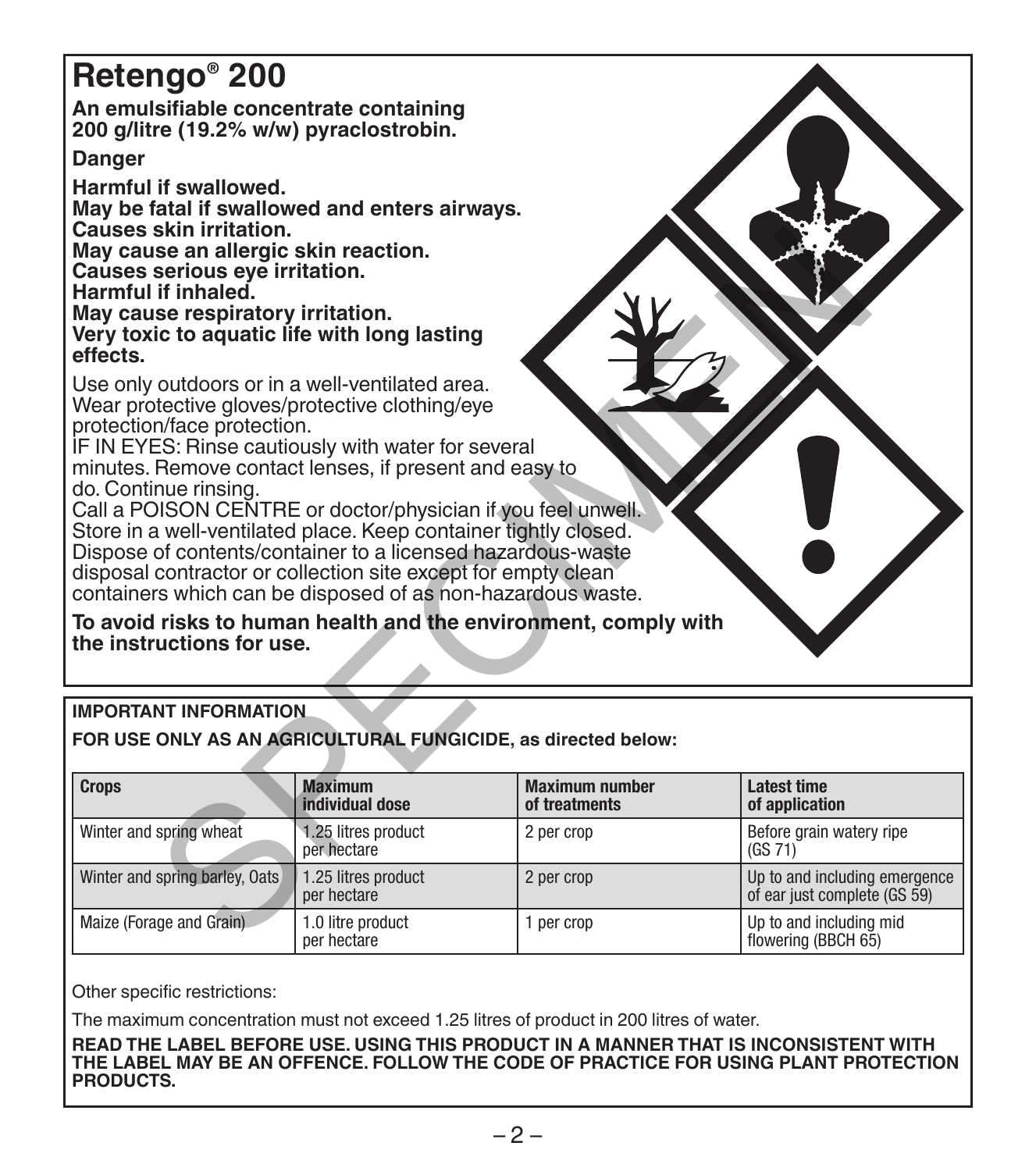# **DIRECTIONS FOR USE**

IMPORTANT: This information is approved as part of the Product Label. All instructions within this section must be read carefully in order to obtain safe and successful use of this product.

Retengo 200 is a fungicide with protectant and curative properties for disease control in winter and spring wheat, winter and spring barley and oats.

## **Restrictions/Warnings**

### **Extreme care must be taken to avoid drift onto nearby crops.**

### **Disease control**

| Retengo 200 is a fungicide with protectant properties for disease control in maize<br>(forage and grain).                                                                                                                                                                                           |                 |                        |                         |                                |             |                                |
|-----------------------------------------------------------------------------------------------------------------------------------------------------------------------------------------------------------------------------------------------------------------------------------------------------|-----------------|------------------------|-------------------------|--------------------------------|-------------|--------------------------------|
| In cereals yield response may be obtained in the absence of visual disease.                                                                                                                                                                                                                         |                 |                        |                         |                                |             |                                |
| In maize a grain yield response may be obtained in the absence of visual disease.                                                                                                                                                                                                                   |                 |                        |                         |                                |             |                                |
| Retengo 200 can maintain the total greenness of the crop towards the end of the<br>growing season.                                                                                                                                                                                                  |                 |                        |                         |                                |             |                                |
| <b>Restrictions/Warnings</b>                                                                                                                                                                                                                                                                        |                 |                        |                         |                                |             |                                |
| Extreme care must be taken to avoid drift onto nearby crops.                                                                                                                                                                                                                                        |                 |                        |                         |                                |             |                                |
| Wash equipment thoroughly after use.                                                                                                                                                                                                                                                                |                 |                        |                         |                                |             |                                |
| You must not apply more than two foliar applications of QoI containing products to any<br>cereal crop. See also Section, Resistance Management, below.                                                                                                                                              |                 |                        |                         |                                |             |                                |
| <b>Disease control</b>                                                                                                                                                                                                                                                                              |                 |                        |                         |                                |             |                                |
| Retengo 200 is a fungicide with protectant and curative properties for disease control in<br>winter and spring wheat, winter and spring barley and oats. Retengo 200 is a fungicide<br>with protectant properties for disease control in maize (forage and grain). Details are<br>summarised below: |                 |                        |                         |                                |             |                                |
|                                                                                                                                                                                                                                                                                                     | Winter<br>Wheat | <b>Spring</b><br>Wheat | Winter<br><b>Barley</b> | <b>Spring</b><br><b>Barley</b> | <b>Oats</b> | Maize<br>(Forage and<br>grain) |
| Septoria tritici<br>(See Note 1)                                                                                                                                                                                                                                                                    | C               | C                      |                         |                                |             |                                |
| Septoria nodorum<br>(See Note 2)                                                                                                                                                                                                                                                                    | <b>MC</b>       | <b>MC</b>              |                         |                                |             |                                |
| Yellow rust                                                                                                                                                                                                                                                                                         | C               | C                      | C                       | C                              |             |                                |
| Brown rust                                                                                                                                                                                                                                                                                          | C               | C                      | C                       | C                              |             |                                |
| Crown rust                                                                                                                                                                                                                                                                                          |                 |                        |                         |                                | C           |                                |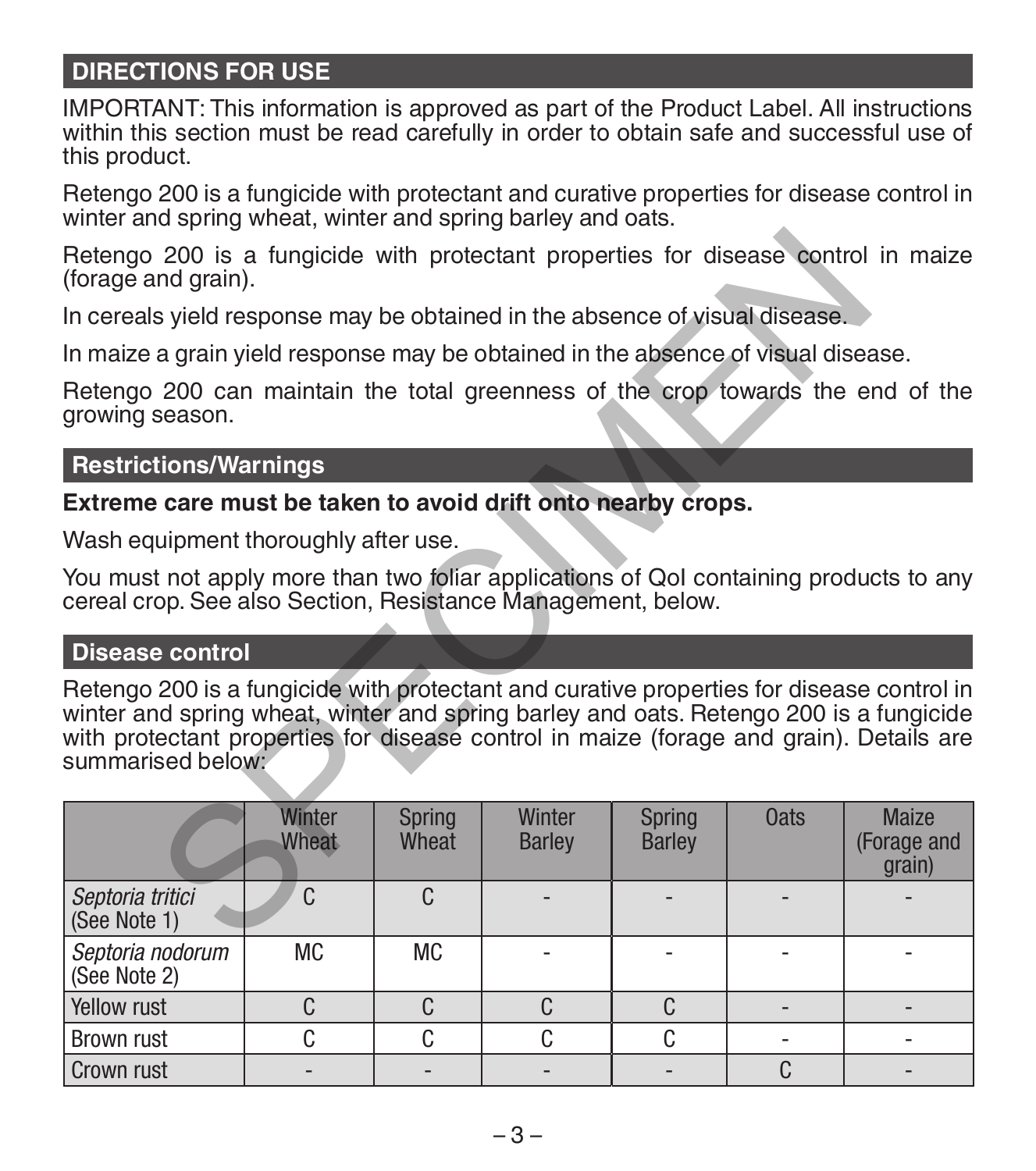|                         | Winter<br>Wheat | <b>Spring</b><br>Wheat | Winter<br><b>Barley</b> | Spring<br>Barley | <b>Oats</b> | Maize<br>(Forage and<br>grain) |
|-------------------------|-----------------|------------------------|-------------------------|------------------|-------------|--------------------------------|
| Net blotch              |                 |                        |                         |                  |             |                                |
| Rhynchosporium          |                 |                        | <b>MC</b>               | <b>MC</b>        |             |                                |
| Eyespot                 |                 |                        |                         |                  |             |                                |
| Northern leaf<br>blight |                 |                        |                         |                  |             | <b>MC</b>                      |

# $C -$ Control

MC = Moderate Control

NOTE 1: *S. tritici:* Retengo 200 is recommended for control of *S. tritici* with moderate curative ability in the latent phase.

NOTE 2: *S. nodorum:* Retengo 200 is recommended for control of *S. nodorum* with best results achieved when used as a protective treatment or during early stages of disease establishment.

### **Resistance Management**

| <b>GROUP</b> |  | <b>FUNGICIDE</b><br>______ |
|--------------|--|----------------------------|
|--------------|--|----------------------------|

Retengo 200 contains pyraclostrobin, a member of the QoI cross resistance group. Retengo 200 should be used preventatively and should not be relied on for its curative potential.

On cereal crops, Retengo 200 must always be used in mixture with another product, recommended for control of the same target disease that contains a fungicide from a different cross resistance group and is applied at a dose that will give robust control.

Use Retengo 200 as part of an Integrated Crop Management (ICM) strategy incorporating other methods of control, including where appropriate other fungicides with a different mode of action. You must not apply more than two foliar applications of QoI containing products to any cereal crop. leaf<br>
Irol<br>
Irol<br>
S. *tritici:* Retengo 200 is recommended for control of *S. tritici* with<br>
ability in the latent phase.<br>
S. *nodorum:* Retengo 200 is recommended for control of *S. nodorum*<br>
S. *nodorum:* Retengo 200 is

There is a significant risk of widespread resistance occurring in *Septoria tritici* populations in the UK. Failure to follow resistance management action may result in reduced levels of disease control.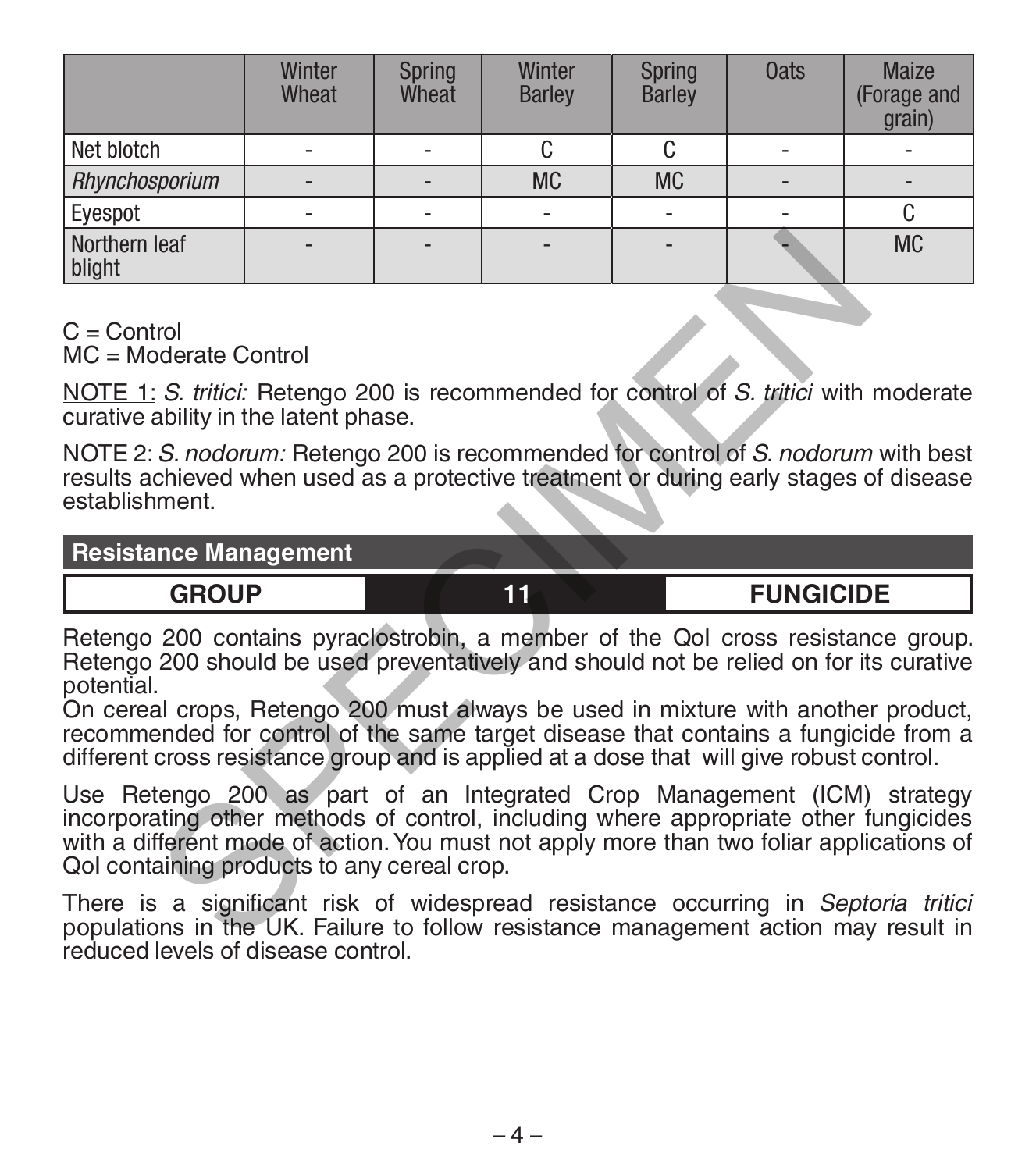# **Crop Specific Information**

Retengo 200 is a fungicide with protectant and curative properties for disease control in winter and spring wheat, winter and spring barley and oats.

Retengo 200 is a fungicide with protectant properties for disease control in maize (forage and grain).

### **Time of Application**

### **Cereals**

Apply Retengo 200 at the start of foliar disease attack. A maximum of two applications can be made before grain watery ripe in winter and spring wheat and up to and including emergence of ear just complete in winter and spring barley and oats.

### **Maize (Forage and Grain)**

Best results are achieved by an application of Retengo 200 before the start of foliar disease attack or at the very earliest signs of infection.

Retengo 200 gives control of Eyespot for up to seven weeks after application when applied before the start of foliar disease attack.

If applying before the start of disease attack, it is recommended to only treat sites that have a known history of disease when conditions are conducive for disease development. It is recommended to consult with a specialist maize agronomist before application. **Example 200** at the start of foliar disease attack. A maximum of two and<br>a before grain watery ripe in winter and spring wheat and up to and<br>ce of ear just complete in winter and spring bariey and oats.<br>Forage and Grain)<br>

Once established in the crop Retengo 200 can reduce the development of the disease. Application can be made up to and including mid-flowering.

### **Rate of Application**

### **Cereals**

Apply 1.25 litres Retengo 200 in a minimum of 200 litres of water per hectare.

### **Maize (Forage and Grain)**

Apply 1.0 litre Retengo 200 in 200-400 litres of water per hectare.

## **Mixing and Application**

# **Mixing**

Half fill the spray tank with clean water and start the agitation. SHAKE THE CONTAINER WELL before use and pour in the required amount of product.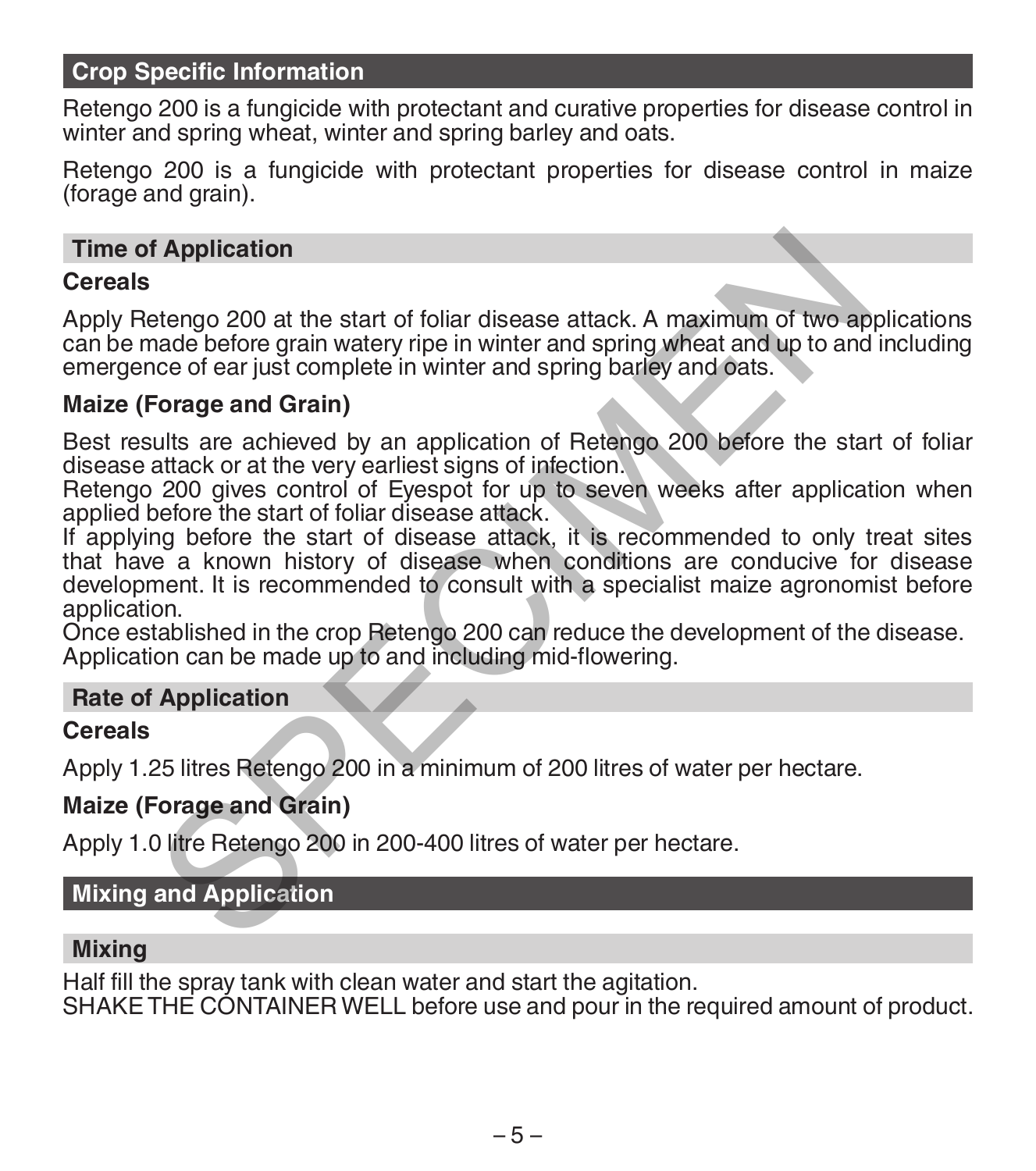Rinse any empty containers thoroughly and add rinsings to the spray tank. Add the remainder of the water and continue agitation until spraying is completed. When tank mixes are to be used, each product should be added separately to the spray tank.

All tank mixes should be used immediately after mixing.

## **Application**

Apply as a MEDIUM spray, as defined by BCPC.

# **Compatibility**

For details of compatibilities contact your distributor, local BASF representative or the BASF Technical Services Hotline: 0044 845 602 2553.

# **The following does not form part of the authorised label text.**

With many products there is a general risk of resistance developing to the active ingredients. For this reason a change in activity cannot be ruled out. It is generally impossible to predict with certainty how resistance may develop because there are so many crop and use connected ways of influencing this. We therefore have to exclude liability for damage or loss attributable to any such resistance that may develop. To help minimise any loss in activity the BASF recommended rate should in all events be adhered to.

Numerous, particularly regional or regionally attributable, factors can influence the activity of the product. Examples include weather and soil conditions, crop plant varieties, crop rotation, treatment times, application amounts, admixture with other products, appearance of organisms resistant to active ingredients and spraying techniques. Under particular conditions a change in activity or damage to plants cannot be ruled out. The manufacturer or supplier is therefore unable to accept any liability in such circumstances. All goods supplied by us are of high grade and we believe them to be suitable, but as we cannot exercise control over their mixing or use or the weather conditions during and after application, which may affect the performance of the material, all conditions and warranties, statutory or otherwise, as to the quality or fitness for any purpose of our goods are excluded and no responsibility will be accepted by us for any damage or injury whatsoever arising from their storage, handling, application or use; but nothing should be deemed to exclude or restrict any liability upon us which cannot be excluded or restricted under the provisions of the Unfair Contract Terms Act 1977 or any similar applicable law. a MEDIUM spray, as defined by BCPC.<br>
tibility<br>
ils of compatibilities contact your distributor, local BASF representat<br>
chincal Services Hotline: 0044 845 602 2553.<br>
lowing does not form part of the authorised label text.<br>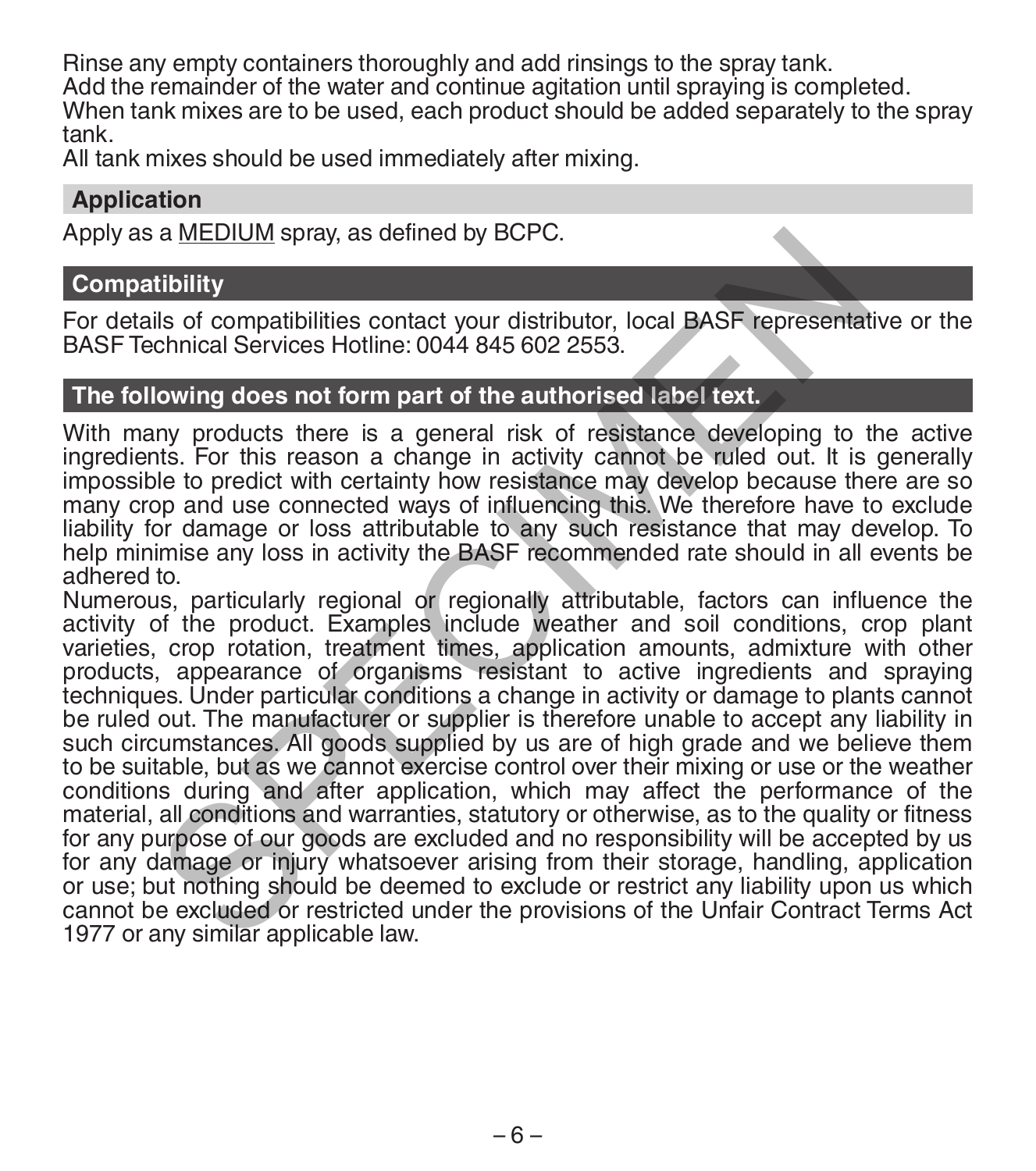# **Section 6 of the Health and Safety at Work Act**

### **Additional Product Safety Information**

The product label provides information on a specific pesticidal use of the product; do not use otherwise, unless you have assessed any potential hazard involved, the safety measures required and that the particular use has "off-label" approval or is otherwise permitted under the Plant Protection Product Regulations (EC) No 1107/2009.

The information on this label is based on the best available information including data from test results.

### **Safety Data Sheet**

To access the Safety Data Sheet for this product scan the QR code or use the weblink below:



agricentre.basf.co.uk/Retengo-200/MSDS

Alternatively, contact your supplier.